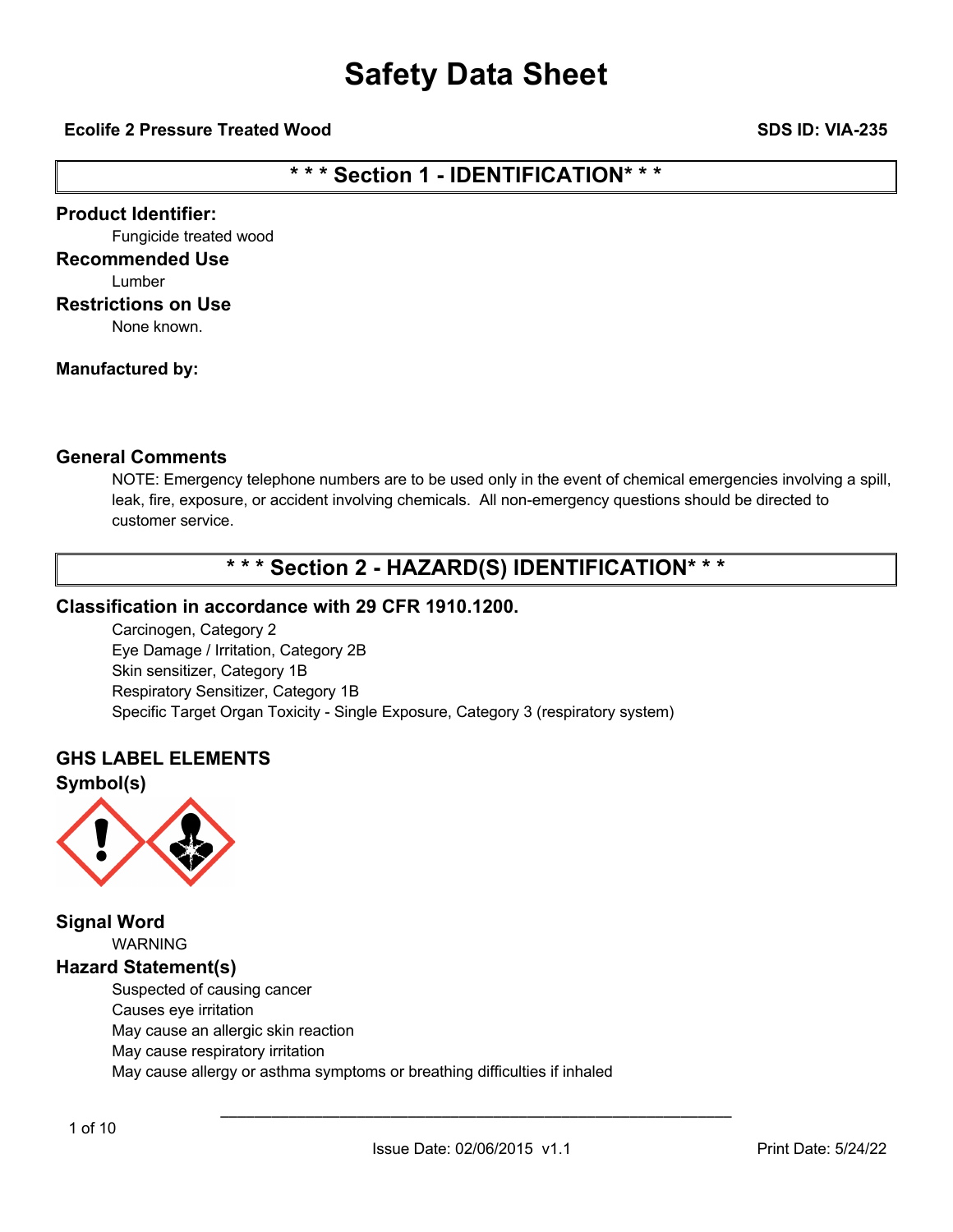### **Ecolife 2 Pressure Treated Wood SDS ID: VIA-235**

### **Precautionary Statement(s)**

### **Prevention**

Do not breathe dust. Use only outdoors or in a well-ventilated area. Contaminated work clothing should not be allowed out of the workplace. Wear protective gloves/clothing and eye/face protection. Wash thoroughly after handling. Do not eat, drink, or smoke when using this product. Avoid release to the environment

### **Response**

IF INHALED: Remove victim to fresh air and keep at rest in a position comfortable for breathing. IF ON SKIN (or hair): Remove/take off immediately all contaminated clothing. Rinse skin with water/shower. Wash contaminated clothing before reuse. If skin irritation or rash occurs: Get medical advice/attention. IF IN EYES: Rinse cautiously with water for several minutes. Remove contact lenses, if present and easy to do. Continue rinsing. IF SWALLOWED: Rinse mouth. Do NOT induce vomiting. Call a POISON CENTER or doctor/physician if you feel unwell.

### **Storage**

Store locked up.

### **Disposal**

Dispose in accordance with all applicable regulations.

### **Hazard(s) Not Otherwise Classified**

Combustible solid. Dust may form explosive mixtures with air. Wood dust is a potential health problem when wood particles from processes such as sanding, drilling, machining, and cutting become airborne. Inhalation of these particles may cause allergic respiratory symptoms, mucosal and non-allergic respiratory symptoms, and cancer.

### **\* \* \* Section 3 - COMPOSITION / INFORMATION ON INGREDIENTS\* \* \***

| CAS#          | <b>Component</b>                            | Percent |
|---------------|---------------------------------------------|---------|
| Not Available | Wood/Wood dust                              | 60-100  |
| 64359-81-5    | 4,5-Dichloro-2-N-octyl-4-isothiazolin-3-one | < 0.075 |

### **Component Related Regulatory Information**

This product may be regulated, have exposure limits or other information identified as the following: Wood dust, all soft and hard woods, Wood dusts-soft woods, Wood dusts-hard wood.

### **Component Information/Information on Non-Hazardous Components**.

This product is considered hazardous under the criteria specified in 29 CFR 1910.1200 (Hazard Communication Standard) and the Canadian Workplace Hazardous Materials Information System (WHMIS).

### **\* \* \* Section 4 - FIRST-AID MEASURES\* \* \***

### **Inhalation**

IF INHALED: If dusts are inhaled, remove person to fresh air. If not breathing, give artificial respiration. If breathing is difficult, have trained personnel give oxygen to the victim; Seek medical attention.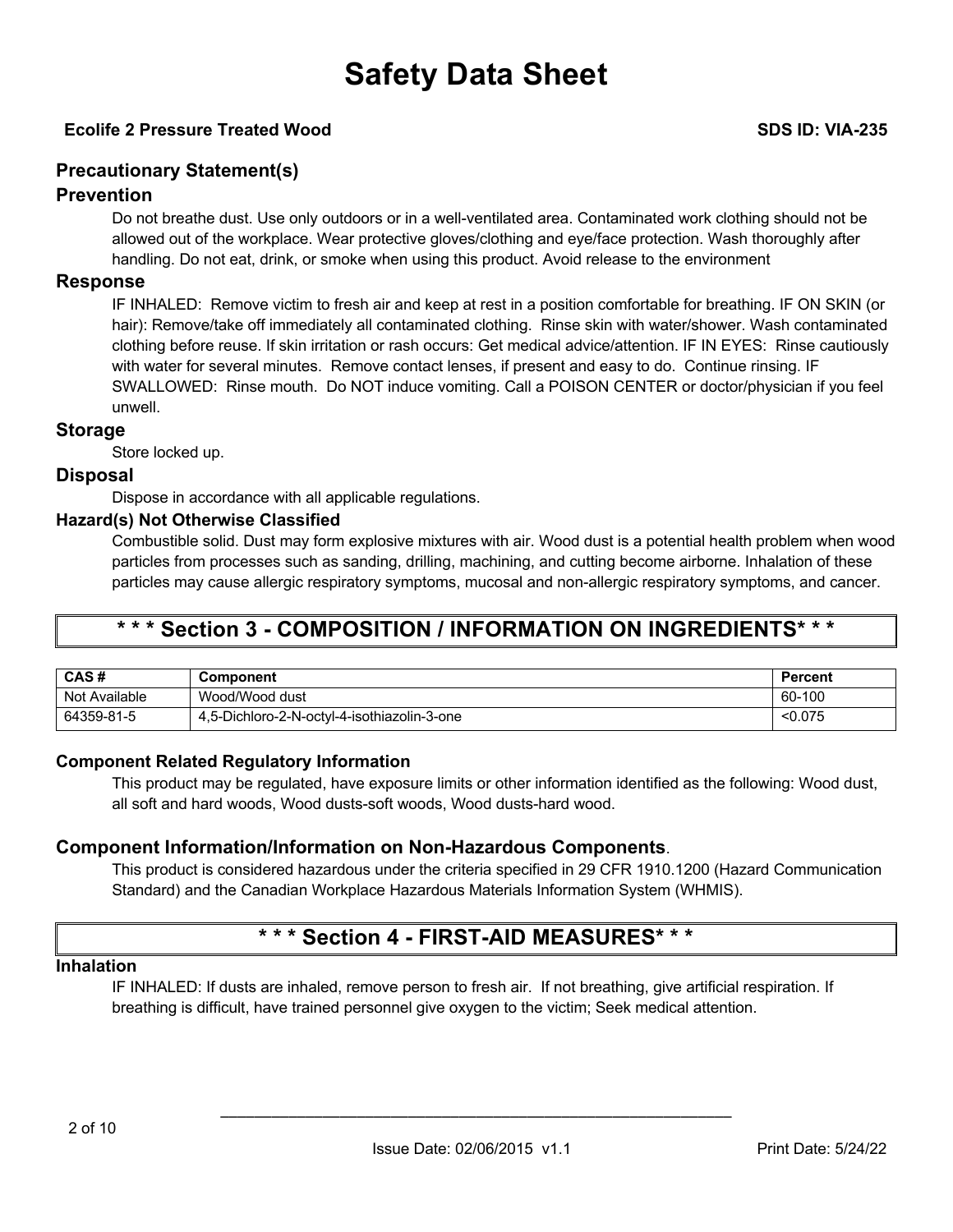### **Ecolife 2 Pressure Treated Wood SDS ID: VIA-235**

### **Skin Contact**

If wood splinters are injected under the skin, get medical attention immediately. IF ON SKIN (or hair): Remove/take off immediately all contaminated clothing. Rinse skin with water/shower. Wash contaminated clothing before reuse. If skin irritation or rash occurs: Get medical advice/attention.

### **Eye Contact**

IF IN EYES: Rinse cautiously with water for several minutes. Remove contact lenses, if present and easy to do. Continue rinsing. If eye irritation occurs: Get medical advice/attention.

### **Ingestion**

IF SWALLOWED: Rinse mouth. Do NOT induce vomiting. Call a POISON CENTER or doctor/physician if you feel unwell.

### **Most Important Symptoms/Effects**

### **Acute**

Eye irritation, allergic skin reaction,

### **Delayed**

Respiratory ailments.

### **Indication of Immediate Medical Attention and Special Treatment Needed, If Needed**

Respiratory ailments and pre-existing skin conditions may be aggravated by exposure to wood dust.

### **\* \* \* Section 5 - FIRE-FIGHTING MEASURES\* \* \***

### **Suitable Extinguishing Media**

Use regular dry chemical, carbon dioxide, water spray, or regular foam Use water to wet down wood and to reduce the likelihood of ignition or dispersion of dust into the air.

Large fires: water spray or fog, alcohol-resistant foam

### **Unsuitable Extinguishing Media**

Do not scatter spilled material with high-pressure water streams.

### **Specific Hazards Arising from the Chemical**

Combustible solid. Dust may form explosive mixtures with air.

### **Hazardous Decomposition Products**

**Combustion:** aldehydes, carbon monoxide, carbon dioxide, and organic acids.

### **Special Protective Equipment and Precautions for Firefighters**

Wood is combustible and dusts may form explosive mixtures with air in the presence of an ignition source. Wear full protective fire-fighting gear including self-contained breathing apparatus (SCBA) for protection against possible exposure.

### **Fire Fighting Measures**

Move container from fire area if it can be done without risk. Dike for later disposal. Cool containers with water spray until well after the fire is out. Withdraw immediately in case of rising sound from venting safety device. Keep unnecessary people away, isolate hazard area and deny entry. Avoid inhalation of material or combustion byproducts. Stay upwind and keep out of low areas.

### **NFPA Ratings: Health:** 1 **Fire:** 1 **Reactivity:** 0 **Other:** 0

Hazard Scale: 0 = Minimal 1 = Slight 2 = Moderate 3 = Serious 4 = Severe

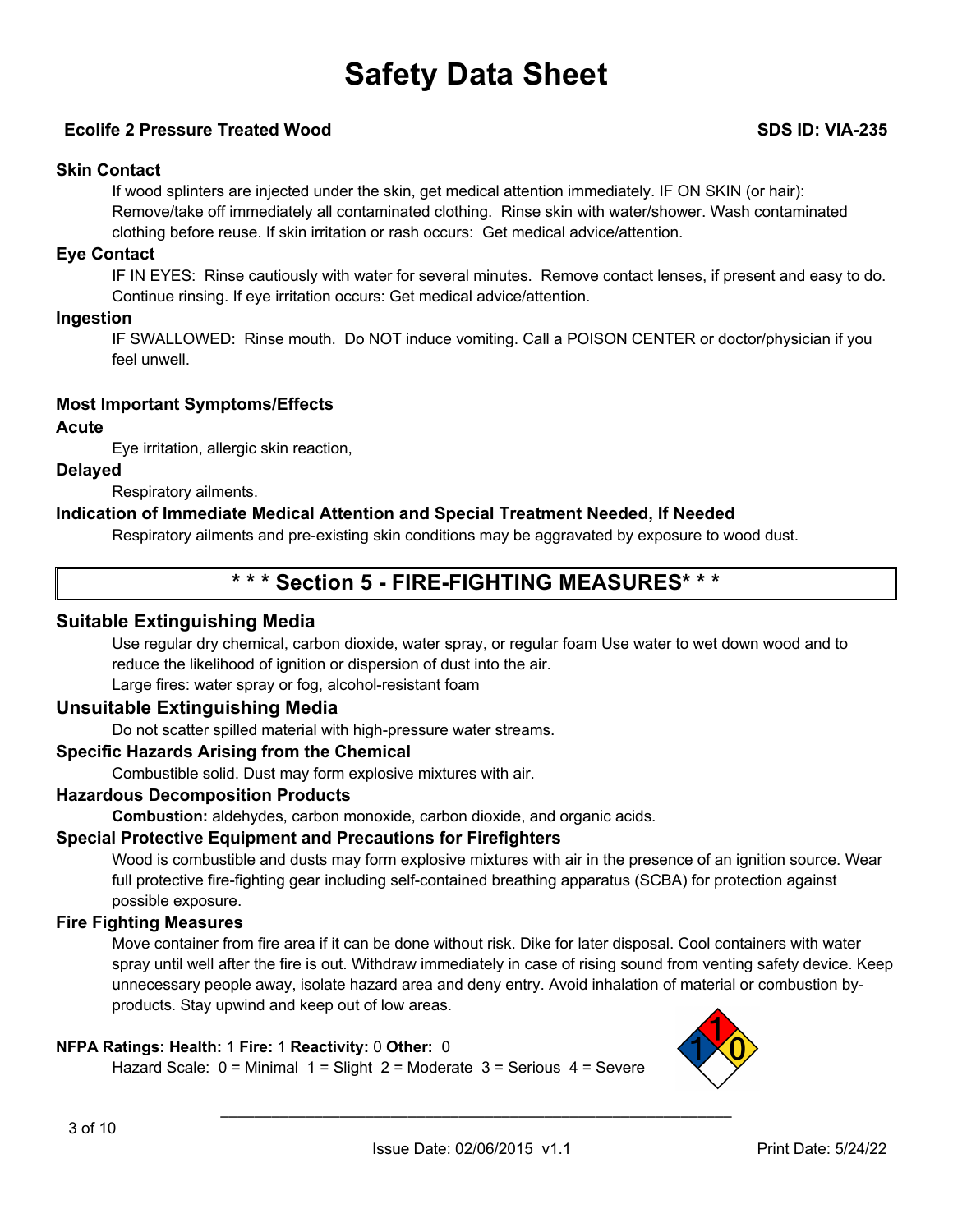### **Ecolife 2 Pressure Treated Wood SDS ID: VIA-235**

### **\* \* \* Section 6 - ACCIDENTAL RELEASE MEASURES\* \* \***

### **Personal Precautions, Protective Equipment and Emergency Procedures**

No containment procedures are needed, as this product cannot spill or leak the preservative. Keep away from sparks and flame.

### **Methods and Materials for Containment and Cleaning Up**

Wear appropriate protective equipment and clothing during clean-up. Wet down accumulated dusts prior to sweeping or vacuuming in order to prevent explosion hazards. Sweep up or vacuum small pieces and dusts and place in appropriate container for disposal. Gather larger pieces by an appropriate method. Avoid the generation of airborne dusts during clean-up. Do not inhale dusts during cleanup.

### **\* \* \* Section 7 - HANDLING AND STORAGE\* \* \***

### **Precautions for Safe Handling**

Do not generate airborne dusts in the presence of an ignition source when sawing, cutting or grinding wood. Wash hands after handling and before eating. Avoid contact of wood dusts with skin and eyes. Do not breathe wood dusts. Do not eat, drink or smoke when handling this material or in areas where dusts of this product are present. When handling treated wood, wear washable or disposable coveralls or long-sleeved shirt and long pants, chemical resistant gloves, and socks plus industrial grade safety boots with chemical resistant soles. Contaminated clothing should be removed and laundered before reuse.

### **Conditions for Safe Storage, including any Incompatibilities**

Maintain good housekeeping procedures, such as sweeping regularly to avoid accumulation of dusts. Store product in a dry area away from excessive heat, sparks and open flame. Store in a well-ventilated place. Keep container tightly closed. Store locked up.

### **\* \* \* Section 8 - EXPOSURE CONTROLS / PERSONAL PROTECTION\* \* \***

### **Component Exposure Limits**

#### **Wood/Wood dust (Not Available)**

| OSHA (Vacated):        | 5 mg/m3 TWA (related to Wood dust, all soft and hard woods)                          |
|------------------------|--------------------------------------------------------------------------------------|
|                        | 10 mg/m3 STEL (related to Wood dust, all soft and hard woods)                        |
| NIOSH:                 | 1 mg/m3 TWA (related to Wood dust, all soft and hard woods)                          |
| Alberta:               | 5 mg/m3 TWA (total) (related to Wood dust, all soft and hard woods)                  |
| New Brunswick:         | 5 mg/m3 TWA (related to Wood dusts-soft woods)                                       |
|                        | 10 mg/m3 STEL (related to Wood dusts-soft woods)                                     |
| <b>NW Territories:</b> | 5 mg/m3 TWA (related to Wood dust, all soft and hard woods)                          |
|                        | 10 mg/m3 STEL (related to Wood dust, all soft and hard woods)                        |
| Nunavut:               | 5 mg/m3 TWA (related to Wood dust, all soft and hard woods)                          |
|                        | 10 mg/m3 STEL (related to Wood dust, all soft and hard woods)                        |
| Ontario:               | 5 mg/m3 TWAEV (related to Wood dusts-soft woods)                                     |
|                        | 10 mg/m3 STEV (related to Wood dusts-soft woods)                                     |
| Quebec:                | 5 mg/m3 TWAEV (total dust, except red cedar, containing no asbestos and less than 1% |
|                        | crystalline silica) (related to Wood dust, all soft and hard woods)                  |
| Saskatchewan:          | 5 mg/m3 TWA (certain species) (related to Wood dusts-soft woods)                     |
|                        | 10 mg/m3 STEL (related to Wood dusts-soft woods)                                     |
|                        |                                                                                      |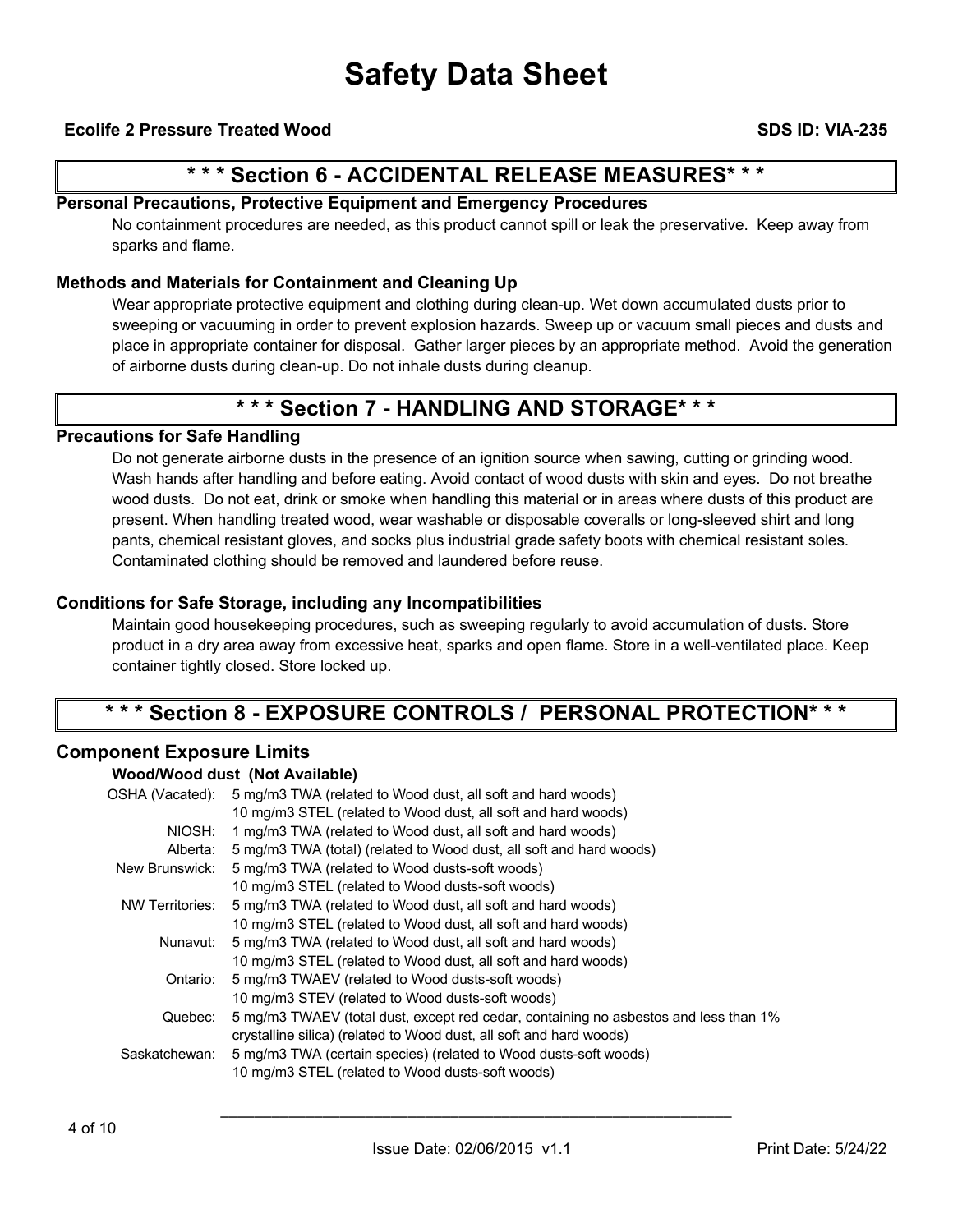### **Ecolife 2 Pressure Treated Wood SDS ID: VIA-235**

Yukon: 5 mg/m3 TWA (non-allergenic); 2.5 mg/m3 TWA (allergenic, including cedar, mahogany, teak) (related to Wood dust, all soft and hard woods) 10 mg/m3 STEL (non-allergenic); 5 mg/m3 STEL (allergenic, including cedar, mahogany, teak) (related to Wood dust, all soft and hard woods)

### **Appropriate Engineering Controls**

Use exhaust ventilation when cutting, grinding or sanding in enclosed areas and if it is anticipated the exposure limits for wood dust may be exceeded during working with this product. Ventilation equipment should be explosion-resistant if explosive concentrations of material are present. Provide local exhaust or process enclosure ventilation system. Ensure compliance with applicable exposure limits.

### **Personal Protective Equipment**

### **Eyes/Face Protection**

Wear safety glasses with side shields when handling, cutting, sanding or grinding this material. Use a face shield during processes that may generate excessive dusts and splinters. Provide an emergency eye wash fountain in the immediate work area.

### **Skin Protection**

Wear puncture resistant work gloves, such as leather.

### **Respiratory Protection**

If ventilation is not sufficient to effectively prevent buildup of aerosols, mists, or dust, appropriate NIOSH respiratory protection must be provided. Respirators should be selected by and used under the direction of a trained health and safety professional following regulatory requirements found in OSHA's respirator standard (29 CFR 1910.134) and ANSI's standard for respiratory protection (Z88.2-1992). A written respiratory protection program, including provisions for medical certification, training, fit testing, exposure assessments, maintenance, inspection, cleaning, and convenient, sanitary storage must be implemented.

### **PPE Pictograms:**



### **\* \* \* Section 9 - PHYSICAL AND CHEMICAL PROPERTIES\* \* \***

UFL: Not available

**Appearance:** May vary **Odor:** Wood **Physical State: Solid wood pH: Physical State: Not applicable Vapor Pressure: Not available <b>Vapor Density:** Not applicable **Vapor Density:** Not applicable **Boiling Point:** Not applicable **Melting Point:** Not applicable **Solubility (H2O):** Insoluble **Specific Gravity:** Not available **Flash Point:** Not applicable **Flash Point Method:** Not available **Auto Ignition:** Not available **LFL:** 40 g/m3 (Wood dust)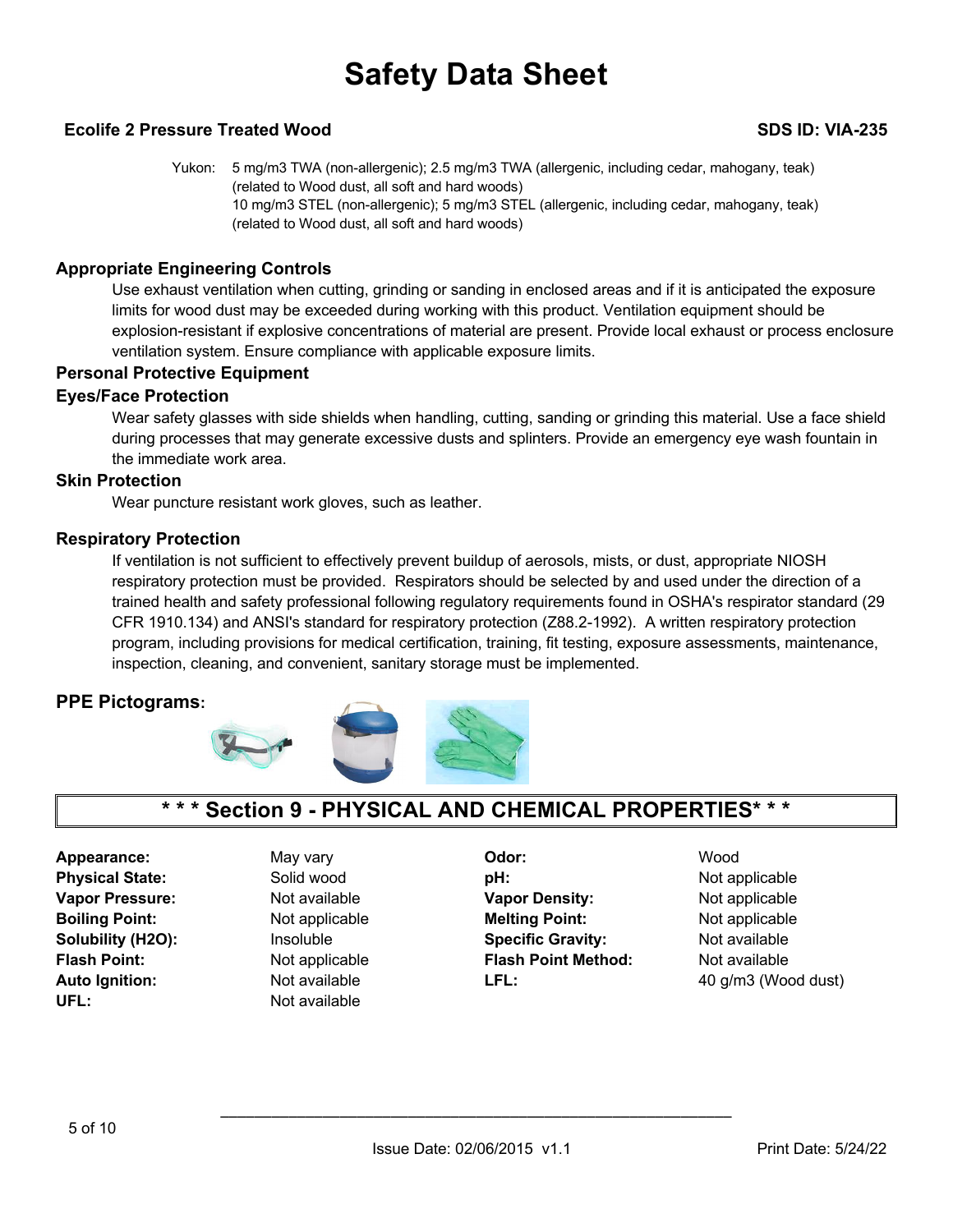### **Ecolife 2 Pressure Treated Wood SDS ID: VIA-235**

## **\* \* \* Section 10 - STABILITY AND REACTIVITY\* \* \***

### **Chemical Stability**

This is a stable material.

### **Possibility of Hazardous Reactions**

Hazardous polymerization will not occur.

### **Conditions to Avoid**

Keep away from excessive heat, sparks and open flame. Keep away from incompatible materials.

#### **Incompatible Materials**

Strong oxidizing agents (peroxides, chlorine, strong acids) and drying oils.

#### **Hazardous Decomposition**

Hazardous decomposition products from combustion include irritating and toxic fumes and gases of carbon monoxide, carbon dioxide, aldehydes, and organic acids.

## **\* \* \* Section 11 - TOXICOLOGICAL INFORMATION\* \* \***

### **Acute Toxicity**

Wood dusts may be irritating to the eyes, skin and respiratory tract. Prolonged or repeated inhalation of wood dust may cause respiratory irritation, recurrent bronchitis and prolonged colds. Depending on the species of wood, recurrent exposure may cause allergic skin and respiratory reactions in some individuals.

#### **Component Analysis - LD50/LC50**

No LD50/LC50's are available for this product's components.

### **Information on Likely Routes of Exposure**

#### **Inhalation**

May cause respiratory tract irritation.

### **Ingestion**

May be harmful if swallowed.

### **Skin Contact**

May be harmful in contact with skin. May cause an allergic skin reaction.

### **Eye Contact**

Causes serious eye irritation.

### **Immediate Effects**

Allergic skin reaction, respiratory system damage

### **Delayed Effects**

Causes damage to organs through prolonged or repeated exposure.

### **Medical Conditions Aggravated by Exposure**

Pre-existing eye, respiratory system and skin conditions.

### **Irritation/Corrosivity Data**

Respiratory tract irritation, skin irritation, eye irritation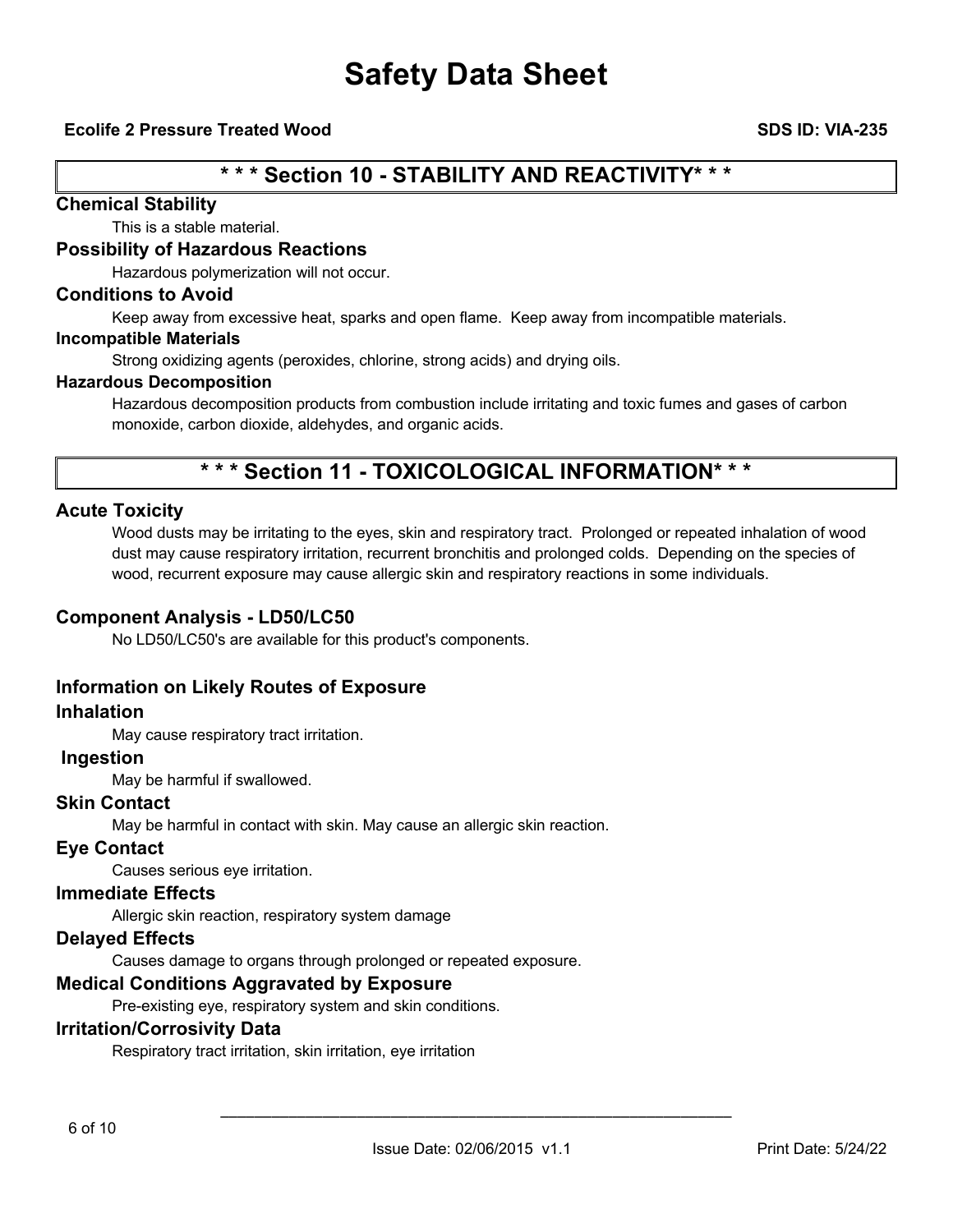### **Ecolife 2 Pressure Treated Wood SDS ID: VIA-235**

### **Respiratory Sensitization**

No data available.

### **Dermal Sensitization**

May cause an allergic skin reaction.

### **Germ Cell Mutagenicity**

No data available for the mixture.

### **Carcinogenicity**

### **Component Carcinogenicity**

### **Wood/Wood dust (Not Available)**

ACGIH: A1 - Confirmed Human Carcinogen (related to Wood dusts-hard wood)

- NIOSH: potential occupational carcinogen (related to Wood dust, all soft and hard woods)
	- NTP: Known Human Carcinogen (related to Wood dust, all soft and hard woods) (Select Carcinogen)
	- IARC: Monograph 62 [1995] (related to Wood dust, all soft and hard woods) (Group 1 (carcinogenic to humans))

### **Reproductive Toxicity**

No information available for the product.

### **Specific Target Organ Toxicity - Single Exposure**

May cause respiratory system irritation.

### **Specific Target Organ Toxicity - Repeated Exposure**

No information available for the product.

### **Aspiration Hazard**

Not expected to be an aspiration hazard.

## **\* \* \* Section 12 - ECOLOGICAL INFORMATION\* \* \***

### **Ecotoxicity**

This product contains small amounts of fungicides, which when released into the environment, are expected to adversely affect or destroy contaminated plants. May be harmful or fatal to wildlife.

### **Component Analysis - Aquatic Toxicity**

No ecotoxicity data are available for this product's components.

### **Persistence and Degradability**

No information available for the product.

### **Bioaccumulation Potential**

No information available for the product.

### **Mobility in Soil**

No information available for the product.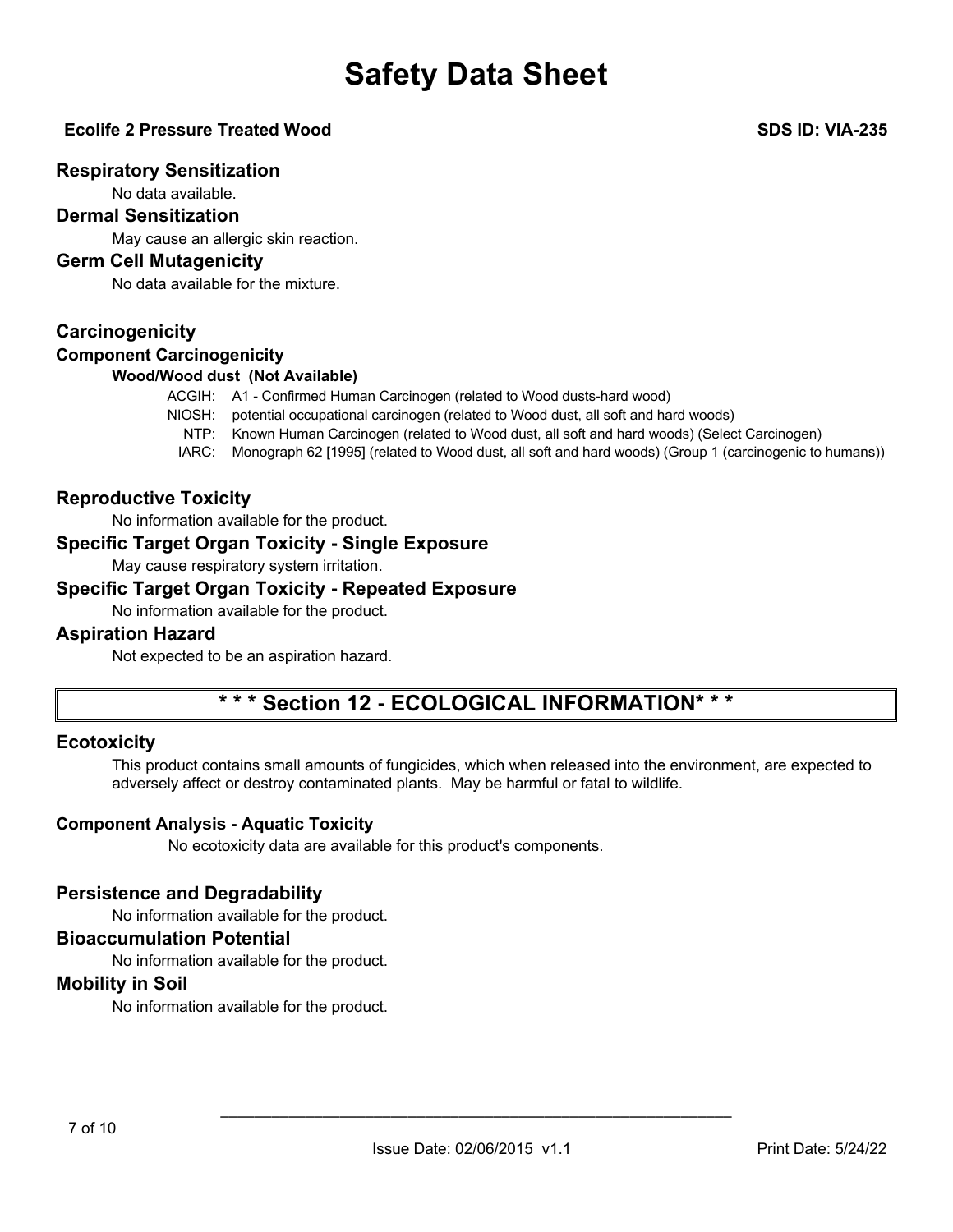### **Ecolife 2 Pressure Treated Wood SDS ID: VIA-235**

### **\* \* \* Section 13 - DISPOSAL CONSIDERATIONS\* \* \***

### **Disposal Methods**

Dispose of waste material according to Local, State, Federal, and Provincial Environmental Regulations.

### **Disposal of Contaminated Packaging**

### **Component Waste Numbers**

The U.S. EPA has not published waste numbers for this product's components.

### **\* \* \* Section 14 - TRANSPORT INFORMATION\* \* \***

### **US DOT Information**

**Shipping Name:** Not regulated as a hazardous material

### **Canada Transportation of Dangerous Goods Information**

**Shipping Name:** Not regulated as a dangerous good

### **\* \* \* Section 15 - REGULATORY INFORMATION\* \* \***

### **U.S. Federal Regulations**

All components are on the U.S. EPA TSCA Inventory List. This product is pressure treated with small amounts of a FIFRA registered wood preservative which falls under Environmental Protection Agency regulations. Components not identified on this non-confidential inventory are exempt from listing (i.e. pesticides).

#### **U.S. Federal Regulations**

None of this product's components are listed under SARA Section 302 (40 CFR 355 Appendix A), SARA Section 313 (40 CFR 372.65), or CERCLA (40 CFR 302.4).

#### **SARA 311/312: Acute Health** Yes; **Chronic** Yes; **Fire** No; **Pressure** No; **Reactive** No

### **U.S. State Regulations**

### **Component Analysis - State**

The following components appear on one or more of the following state hazardous substances lists:

| <b>Component</b>                                             | CAS           | CA | MА | <b>MN</b> | <b>N.</b> | <b>DA</b> | RI  |
|--------------------------------------------------------------|---------------|----|----|-----------|-----------|-----------|-----|
| Wood/Wood dust (1 related to Wood dust, all soft and         | Not Available | No | No | Yes       | No        | Yes       | Yes |
| hard woods) ( <sup>2</sup> related to Wood dusts-soft woods) |               |    |    |           |           |           |     |

The following statement is provided under the California Safe Drinking Water and Toxic Enforcement Act of 1986 (Proposition 65): WARNING! Drilling, sawing, sanding, or machining wood products generate wood dust and other substances known to the state of California to cause cancer.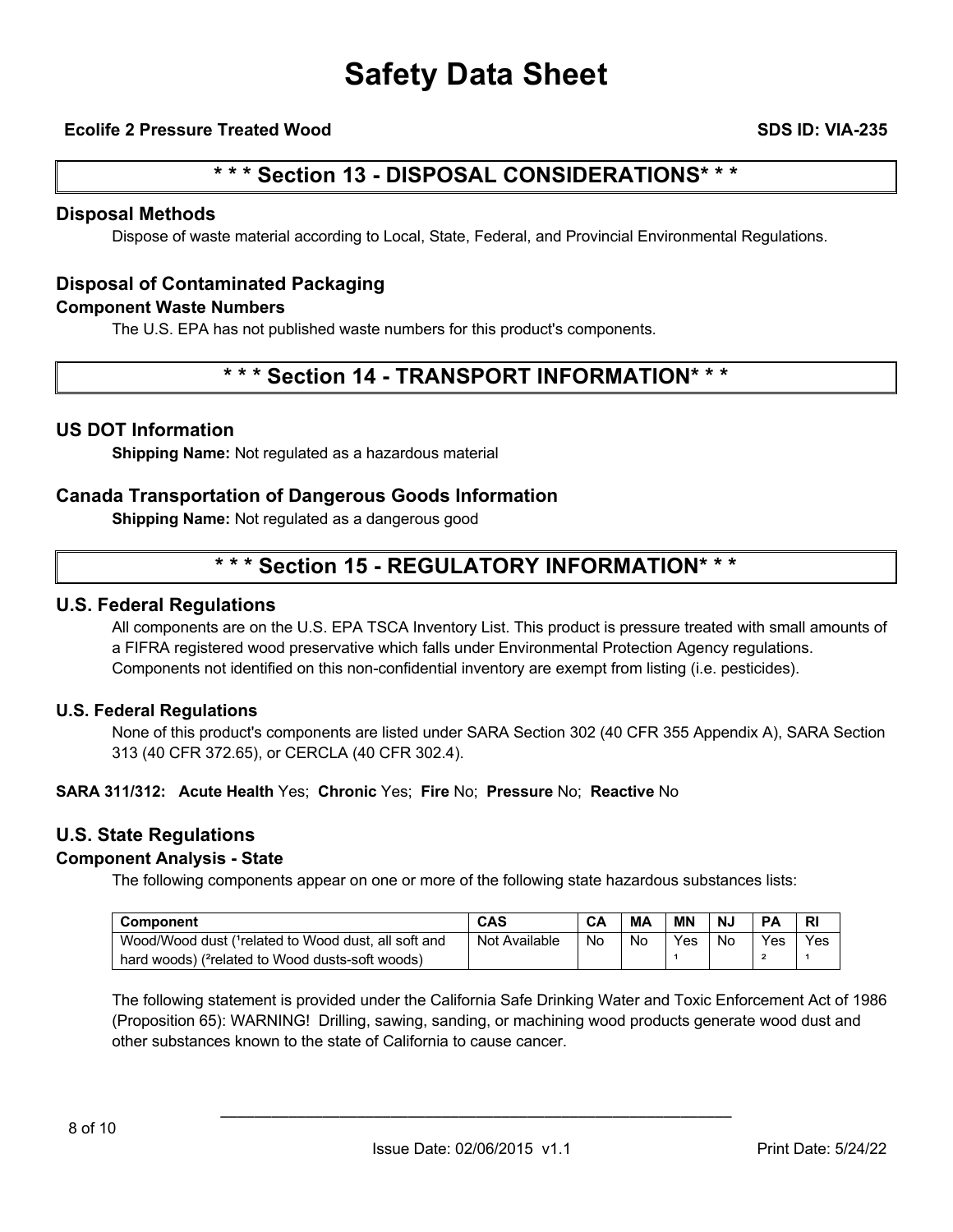### **Ecolife 2 Pressure Treated Wood SDS ID: VIA-235**

Other state regulations may apply. Check individual state requirements

### **Component Analysis - WHMIS IDL**

Components of this material have been checked against the Canadian WHMIS Ingredients Disclosure List. The List is composed of chemicals which must be identified on SDSs if they are included in products which fall under WHMIS criteria specified in the Controlled Products Regulations and present above the threshold limits listed on the IDL. No components are listed in the WHMIS IDL

### **WHMIS Classification(s)**

All components are on the Canadian Domestic Substances (DSL) or Non-Domestic Substances Inventory (NDSL) Lists, or are exempt from listing.

### **WHMIS Classification:** D2A, D2B

### **Component Analysis - Inventory**

| Component                 | CAS#       | <b>TSCA</b> | <b>DSL</b> | <b>NDSL</b> | <b>EINECS</b> | <b>AUST</b> | MITI | PHIL | <b>KOREA</b> | <b>ELINCS</b> | <b>CHINA</b> |
|---------------------------|------------|-------------|------------|-------------|---------------|-------------|------|------|--------------|---------------|--------------|
| 4.5-Dichloro-2-N-octvl-4- | 64359-81-5 | Yes         | No         | Yes         | Yes           | Yes         | Yes  | Yes  | Yes          | No            | Yes          |
| isothiazolin-3-one        |            |             |            |             |               |             |      |      |              |               |              |

### **\* \* \* Section 16 - OTHER INFORMATION\* \* \***

### **Date of Preparation**

New MSDS: 09/09/2014 v.1.0; Update 02/06/2015 v.1.1

### **Key / Legend**

**ACGIH** = American Conference of Governmental Industrial Hygienists; **AU** = Australia; **BOD** - Biochemical Oxygen Demand; **C** - Celsius; **CA** - Canada; **CAS** = Chemical Abstracts Service; **CERCLA** = Comprehensive Environmental Response, Compensation, and Liability Act; **CFR** = Code of Federal Regulations; **CN** = China; **CPR** = Controlled Products Regulations; **DOT** = Department of Transportation; **DSL** = Domestic Substances List; **EINECS** = European Inventory of Existing Commercial Chemical Substances; **ELINCS** = European List of Notified Chemical Substances; **EPA** = Environmental Protection Agency; **ERG** = Emergency Response Guide; **EU** = European Union; **F** - Fahrenheit; **HEPA** = High Efficiency Particulate Air; **HMIS** = Hazardous Material Information System; **HPV** – High Production Volume Chemical (EU); **IARC** = International Agency for Research on Cancer; **IATA** = International Air Transport Association; **ICL** – In Commerce List (Canada); **IDL** - Ingredient Disclosure List; **IDLH** - Immediately Dangerous to Life and Health; **JP** = Japan; **KR** = Korea; **LEL** - Lower Explosive Limit; **MITI** = Japan Ministry of International Trade and Industry; **mg/Kg** = milligrams per Kilogram; **mg/L** = milligrams per Liter; **mg/m3** = milligrams per Cubic Meter; **MSHA** = Mine Safety and Health Administration; **NA** = Not Applicable or Not Available; **NFPA** = National Fire Protection Association; **NIOSH** = National Institute for Occupational Safety and Health; **NJTSR** = New Jersey Trade Secret Registry; **NTP** = National Toxicology Program; **NZ** = New Zealand; **OSHA** = Occupational Safety and Health Administration; **PH** = Philippines; **RCRA** = Resource Conversation & Recovery Act; **SARA** = Superfund Amendments and Reauthorization Act; **STEL** = Short Term Exposure Limit; **TDG** = Transport Dangerous Goods; **TSCA** = Toxic Substances Control Act; **TWA** - Time Weighted Average; **UEL** - Upper Explosive Limit; **US** - United States; **WHMIS** = Workplace Hazardous Materials Information System.